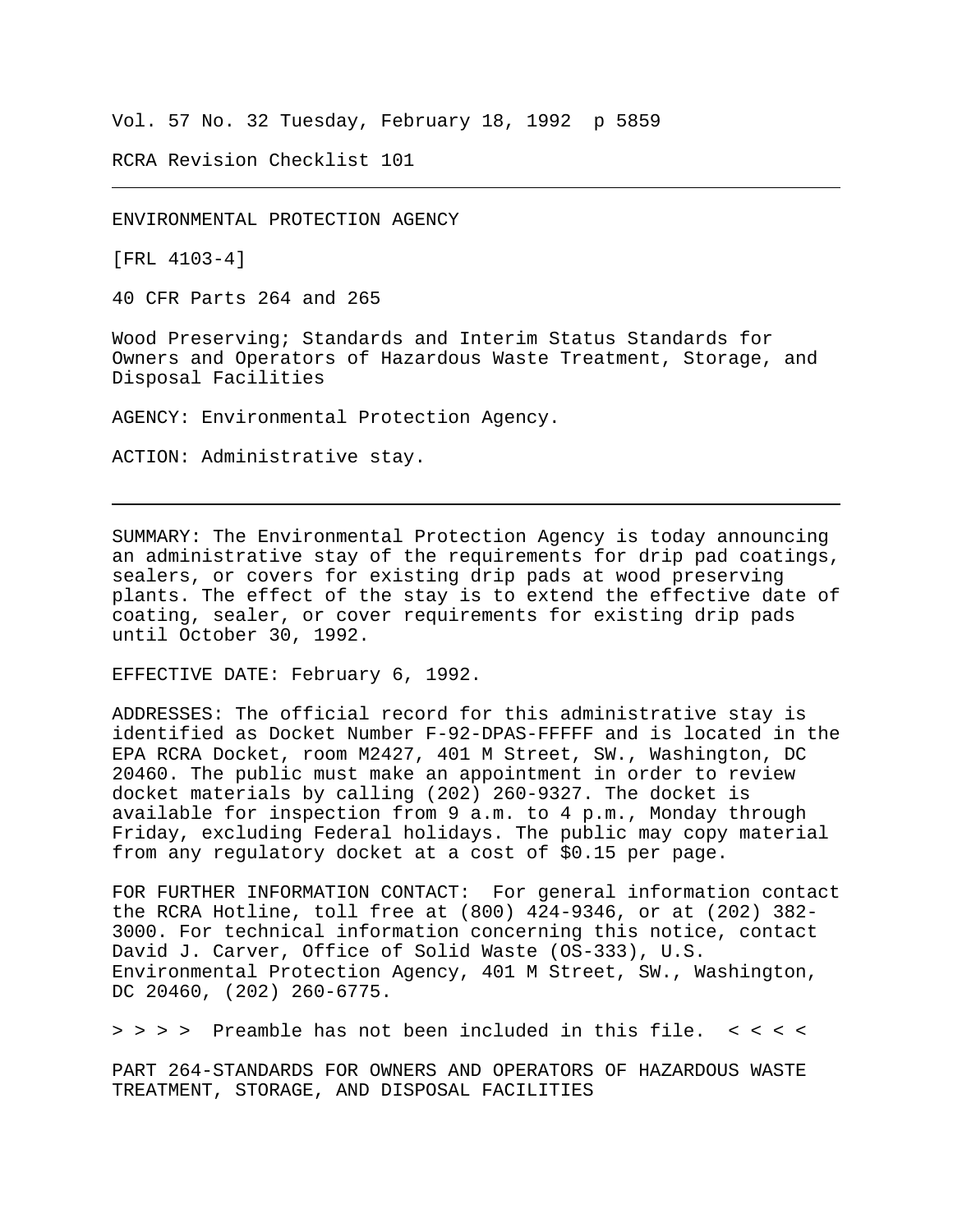1. The authority citation for part 264 continues to read as follows:

Authority: 42 U.S.C. 6905, 6912(a), 6924, and 6925.

2. Section 264.573 is amended by revising paragraph (a)(4) to read as follows:

§ 264.573 Design and operating requirements.

 $(a) * * * *$ 

(4) Be impermeable, e.g., concrete pads must be sealed, coated, or covered with an impermeable material such that the entire surface where drippage occurs or may run across is capable of containing such drippage and mixtures of drippage and precipitation, materials, or other wastes while being routed to an associated collection system.

Note: The requirement that existing drip pads be impermeable, e.g., that drip pads be sealed, coated, or covered, with an impermeable material is administratively stayed. The stay will remain in effect until October 30, 1992.

\* \* \* \* \*

PART 265-INTERIM STATUS STANDARDS FOR OWNERS AND OPERATORS OF HAZARDOUS WASTE TREATMENT, STORAGE, AND DISPOSAL FACILITIES

3. The authority citation for part 265 continues to read as follows:

Authority: 42 U.S.C. 6905, 6912(a), 6924, 6925 and 6935.

4. Section 265.443 is amended by revising paragraph (a)(4) to read as follows:

§ 265.443 Design and operating requirements.

 $(a) * * * *$ 

(4) Be impermeable, e.g., concrete pads must be sealed, coated, or covered with an impermeable material such that the entire surface where drippage occurs or may run across is capable of containing such drippage and mixtures of drippage and precipitation, materials, or other wastes while being routed to an associated collection system.

Note: The requirement that existing drip pads be impermeable, e.g., that drip pads be sealed, coated, or covered